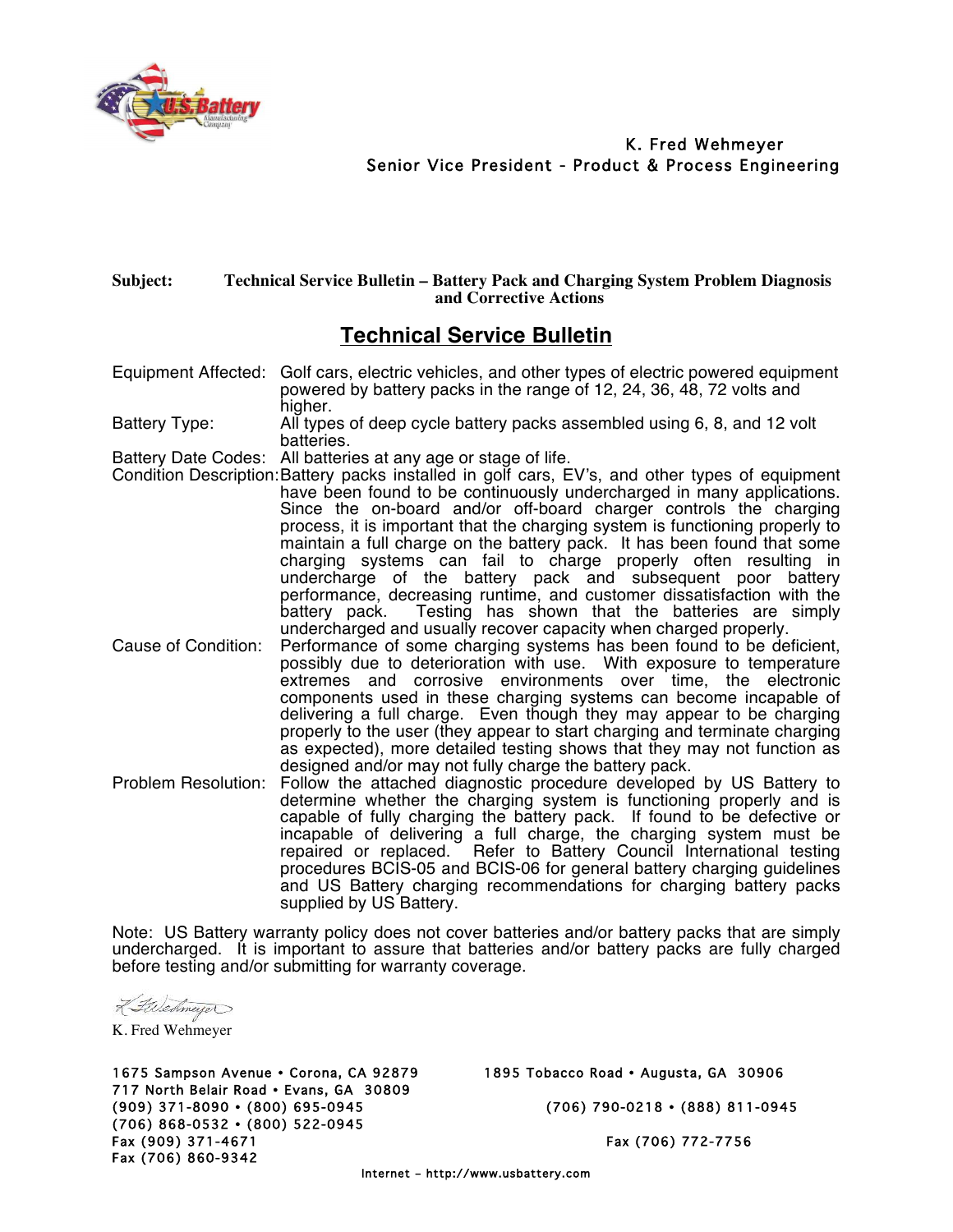## **Battery Pack – Charging System Diagnostic Procedure**

- 1. If charger is connected and charging, begin checking on-charge voltage at battery pack positive and negative terminals. On-charge voltage will normally continue to increase until the charger terminates charge automatically. It is important to determine the maximum oncharge voltage and charge current (on the charge meter if available) observed near the end of charge (just before charge termination).
- 2. If charger has completed a charge cycle and has already terminated charge automatically; unplug power to the charger, wait 1-2 minutes, then reconnect. Charger should resume charging normally. Note charge current and time at the beginning of charge. This is usually described as an ʻequalization charge' and should continue for ~30 minutes before checking charger performance.
- 3. Begin checking on-charge voltage at battery pack positive and negative terminals. Oncharge voltage will normally continue to increase until the charge terminates automatically. If the voltage does not increase or initially increases and then decreases, note maximum and final voltages observed. Record on-charge voltage, charge current, and charge time from beginning of charge until the charge is terminated automatically.
- 4. If on-charge voltage does not reach the equivalent of 2.5 volts per cell times the number of cells connected in series (see Table I attached for pack voltage data) when charge terminates or if voltage increases and then decreases, check on-charge voltage of each battery. If on-charge voltage of each battery varies by more than the values shown in Table II for 6, 8, or 12 volt batteries (either variation from pack average or variation from highest to lowest), replace the lowest voltage battery and repeat the diagnostic test. (Test the failed battery separately to determine mode of failure.)

| <b>Table I - Battery Pack On-Charge Voltage</b> |                                    |                                                 |                                                 |  |
|-------------------------------------------------|------------------------------------|-------------------------------------------------|-------------------------------------------------|--|
| <b>Battery Pack</b><br><b>Nominal Voltage</b>   | <b>Number of Cells</b><br>per Pack | <b>Minimum On-Charge</b><br><b>Pack Voltage</b> | <b>Maximum On-Charge</b><br><b>Pack Voltage</b> |  |
| 12                                              | 6                                  | 15.0                                            | 15.6                                            |  |
| 24                                              | 12                                 | 30.0                                            | 31.2                                            |  |
| 36                                              | 18                                 | 45.0                                            | 46.8                                            |  |
| 48                                              | 24                                 | 60.0                                            | 62.4                                            |  |
|                                                 | 36                                 | 90.0                                            | 93.6                                            |  |

| <b>Table II - Battery On-Charge Voltage (CHV) Variation</b> |                                       |                                                  |                                                    |  |
|-------------------------------------------------------------|---------------------------------------|--------------------------------------------------|----------------------------------------------------|--|
| <b>Battery Nominal</b><br><b>Voltage</b>                    | <b>Number of Cells</b><br>per Battery | <b>CHV Variation from</b><br><b>Pack Average</b> | <b>CHV Variation -</b><br><b>Highest to Lowest</b> |  |
|                                                             |                                       | 0.75                                             | 1.50                                               |  |
|                                                             |                                       | 1.00                                             | 2.00                                               |  |
|                                                             |                                       | 1.50                                             | 3.00                                               |  |

1675 Sampson Avenue • Corona, CA 92879 1895 Tobacco Road • Augusta, GA 30906 717 North Belair Road • Evans, GA 30809 (909) 371-8090 • (800) 695-0945 (706) 790-0218 • (888) 811-0945 (706) 868-0532 • (800) 522-0945 Fax (909) 371-4671 Fax (706) 772-7756 Fax (706) 860-9342